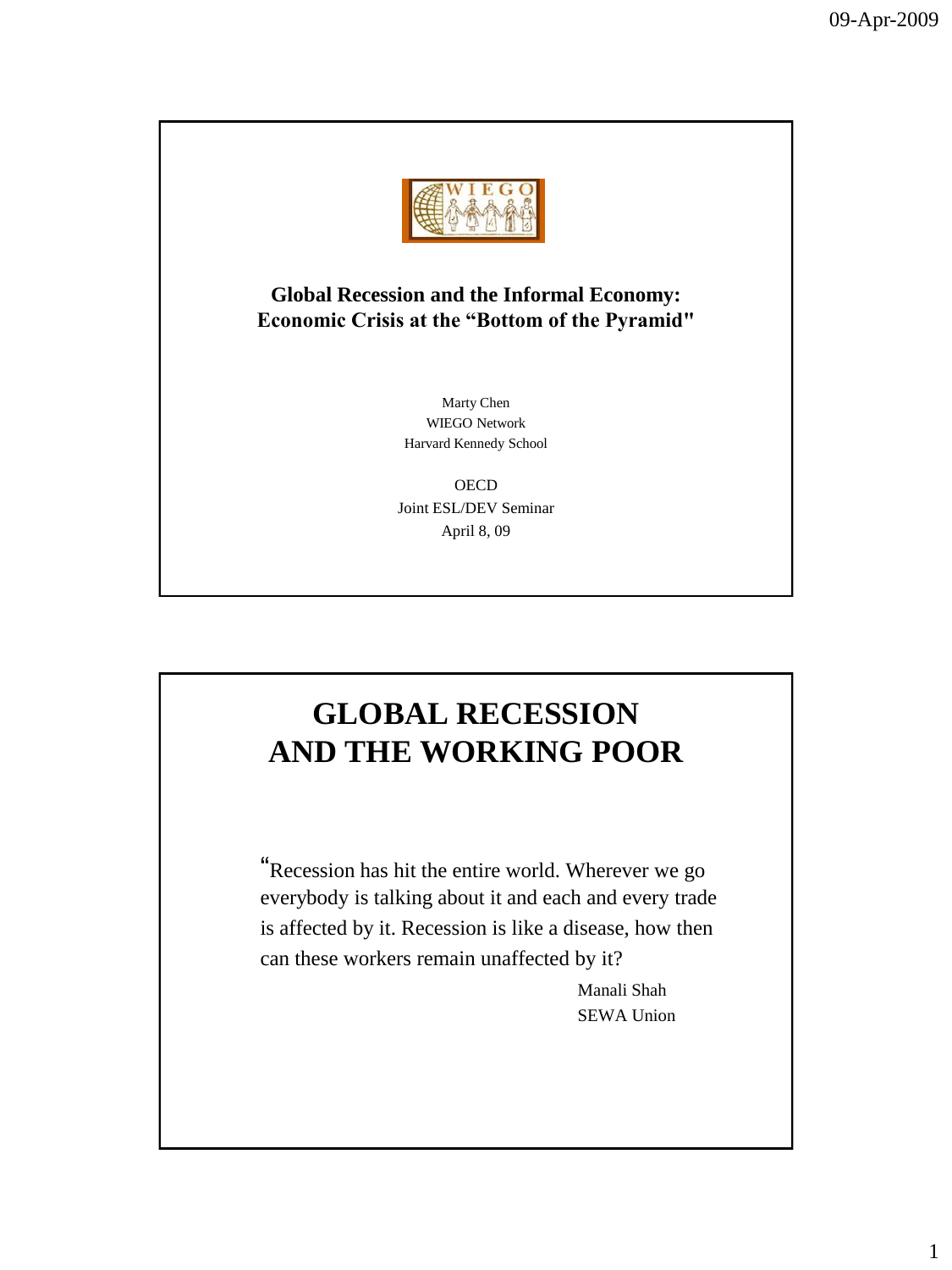## **REMARKS**

- **real economy effects:** first + second rounds
- **employment effects**: assumptions vs. reality
- **impact on the informal economy**: by sectors
- **"window of opportunity"?**
- **policy responses**

### **COMMON ASSUMPTIONS RE EMPLOYMENT CRISIS**

- **Formal Economy**: increased unemployment
- **Informal Economy**: increased employment = "savior during the crisis" (*counter-cyclical*)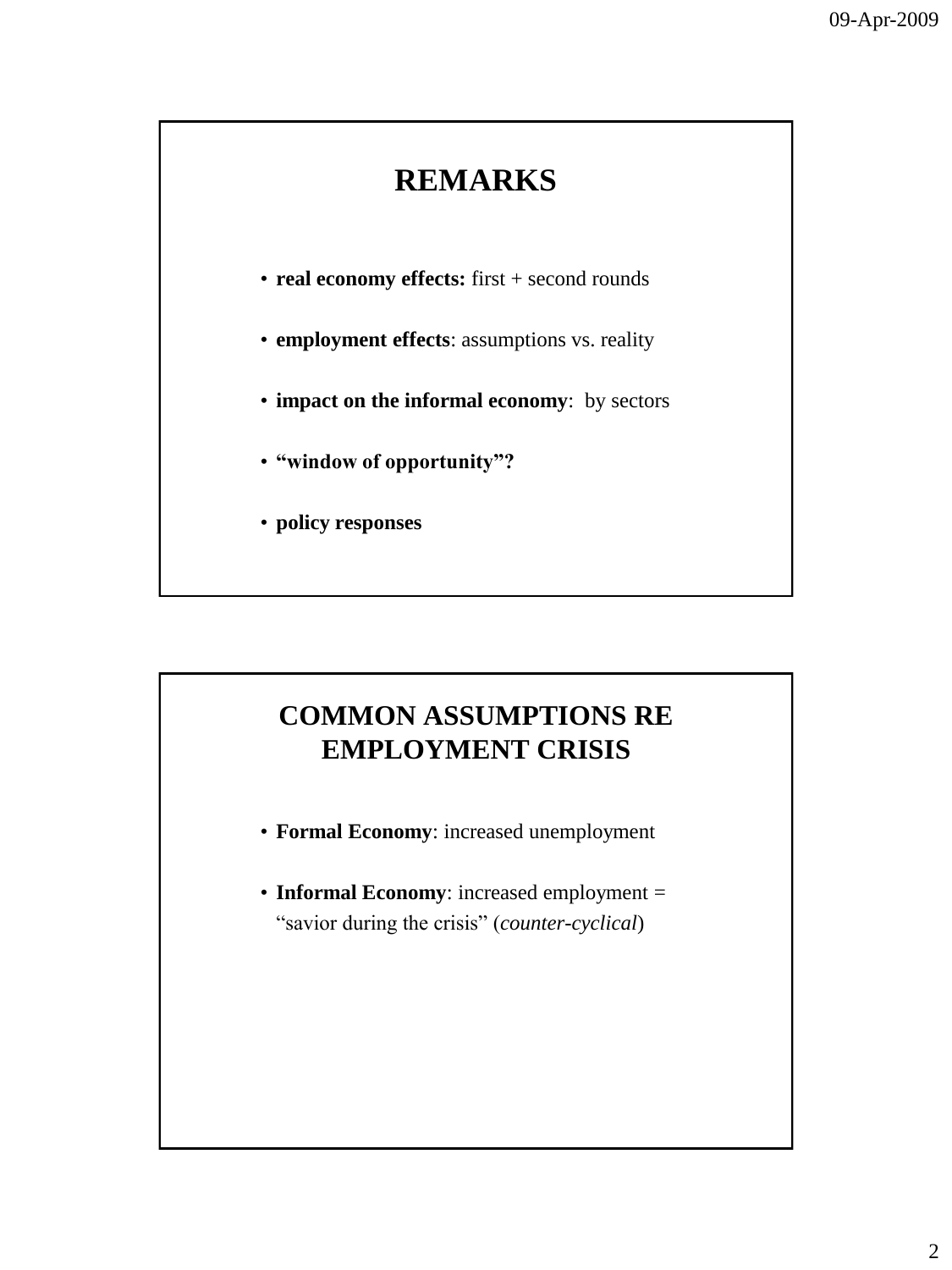### **NATURE OF EMPLOYMENT CRISIS**

- **Wage Workers**: formal and informal
	- $-$  loss of jobs  $\rightarrow$  increased unemployment
	- changes in contracts  $\rightarrow$  increased insecurity + decreased earnings
- **Self-Employed**: informal
	- new entrants  $\rightarrow$  increased competition
	- $-\,$  decreased demand and falling prices  $-\,$  decreased earnings
	- fluctuations in exchange rates, interest rates, and prices  $\rightarrow$  volatility and insecurity of earnings

# **SCALE OF EMPLOYMENT CRISIS**

**ILO Global Trends Report 2009:** predicts harsh labour market conditions as a result of the crisis - *highly probable worst case scenario* by end 2009 (since end 2007):

- **New unemployed**: an increase of 38 million unemployed worldwide
- **New working poor**: an increase of 200 million working poor, earning less than USD 2 per day, and unable to lift themselves out of poverty (most of whom work in the informal economy)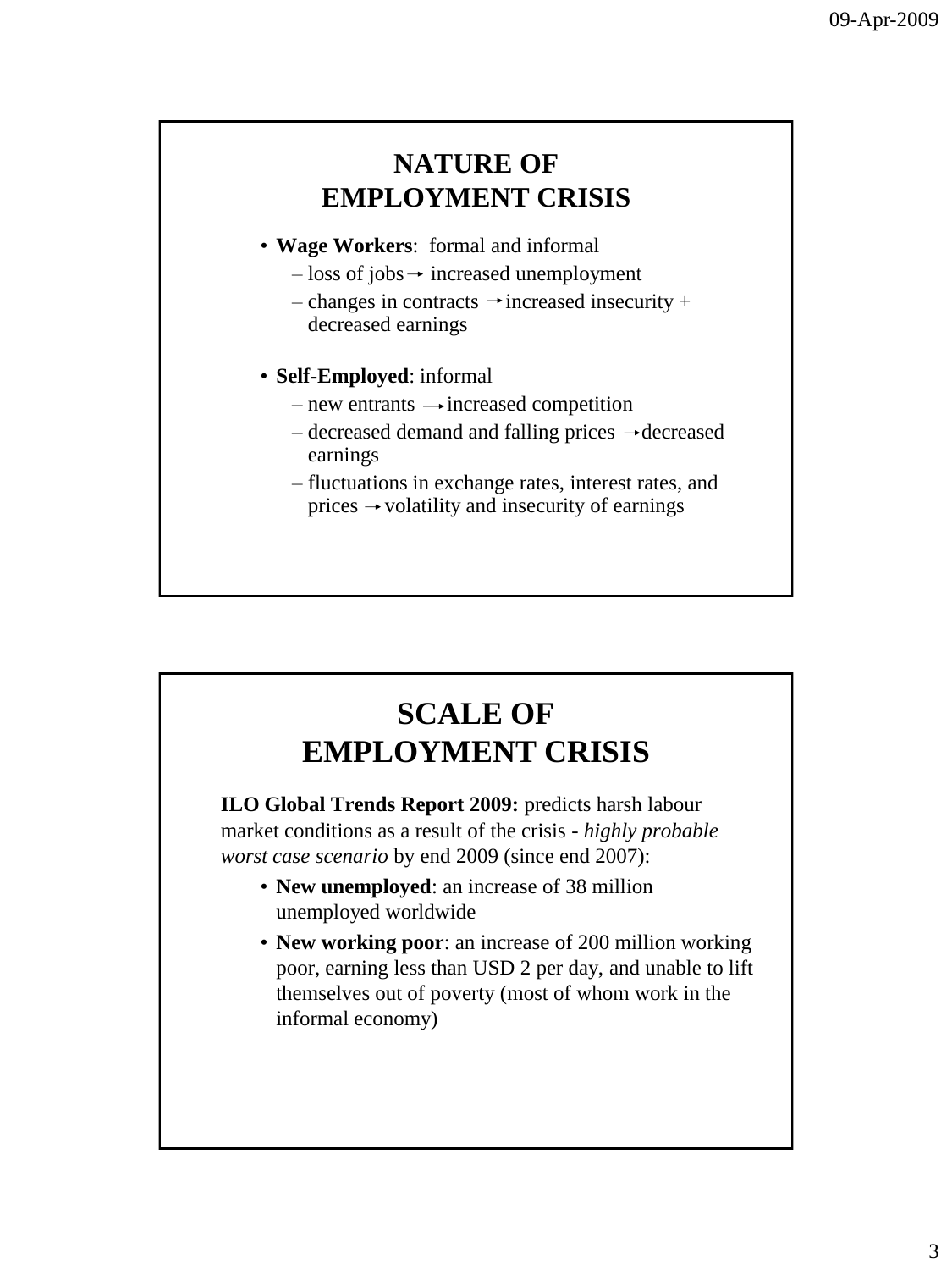## **IMPACT ON INFORMAL ECONOMY**

#### **Key Sectors**:

- Export Commodities
- Export Manufacturing
- Construction
- Retail Trade
- Waste Recycling

Note: these are sectors which a) are badly affected by the global recession and b) have high concentrations of informal workers

### **EXPORT COMMODITIES: SMALL AND MARGINAL FARMERS**

• **Non-oil commodities**: prices expected to fall significantly during 2009

- **Eastern Africa**: evidence of …
	- decreased exports of cotton (Tanzania)
	- decreased prices of coffee (Rwanda)
		- » nearly 25% since September 2008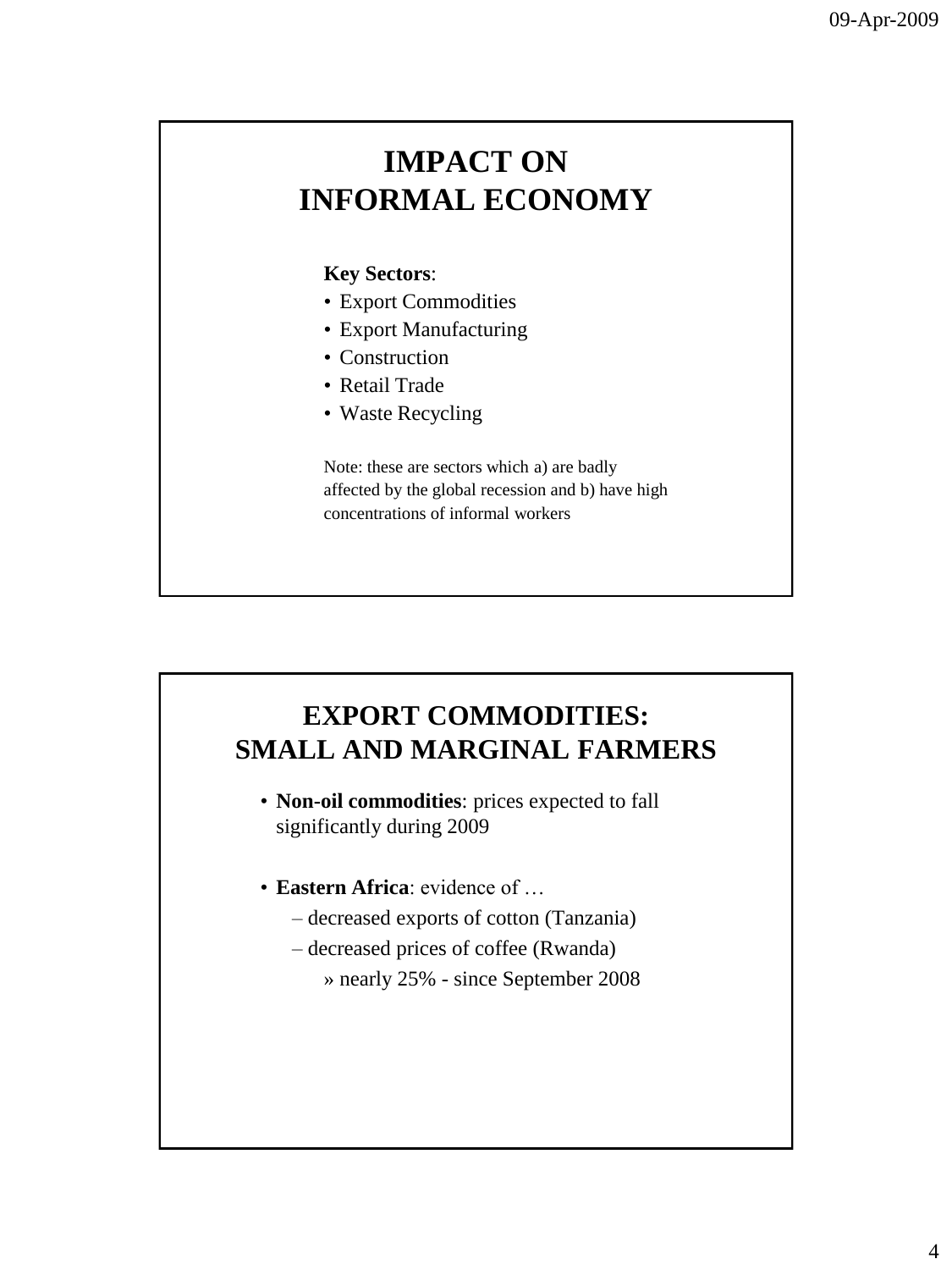### **EXPORT MANUFACTURING: FACTORY WORKERS AND INDUSTRIAL OUTWORKERS**

- **Export manufacturing** : major downturn in many sectors and countries notably, in garment, toys, and electronic sectors in China
	- **factory workers:** loss of jobs + changed contracts (part-time and seasonal)
		- » **China**: massive lay-offs, especially in Pearl River Delta
		- » **Lesotho**: decline in aggregate demand for clothing and textiles from USA
	- **industrial outworkers**: fewer work orders + cancellation of existing work orders
- **Both groups**: downward pressures on wages and benefits
- **Down-stream effects**: decreased demand for accessories, textiles, and cotton

### **CONSTRUCTION: DAY LABORERS**

- **Recent Trends**: mechanization  $\rightarrow$  decrease in employment for non-skilled workers + increase in demand for skilled workers
- **Current Crisis**: global forecast of significant decline in output over next several years – even if government spending comes through as planned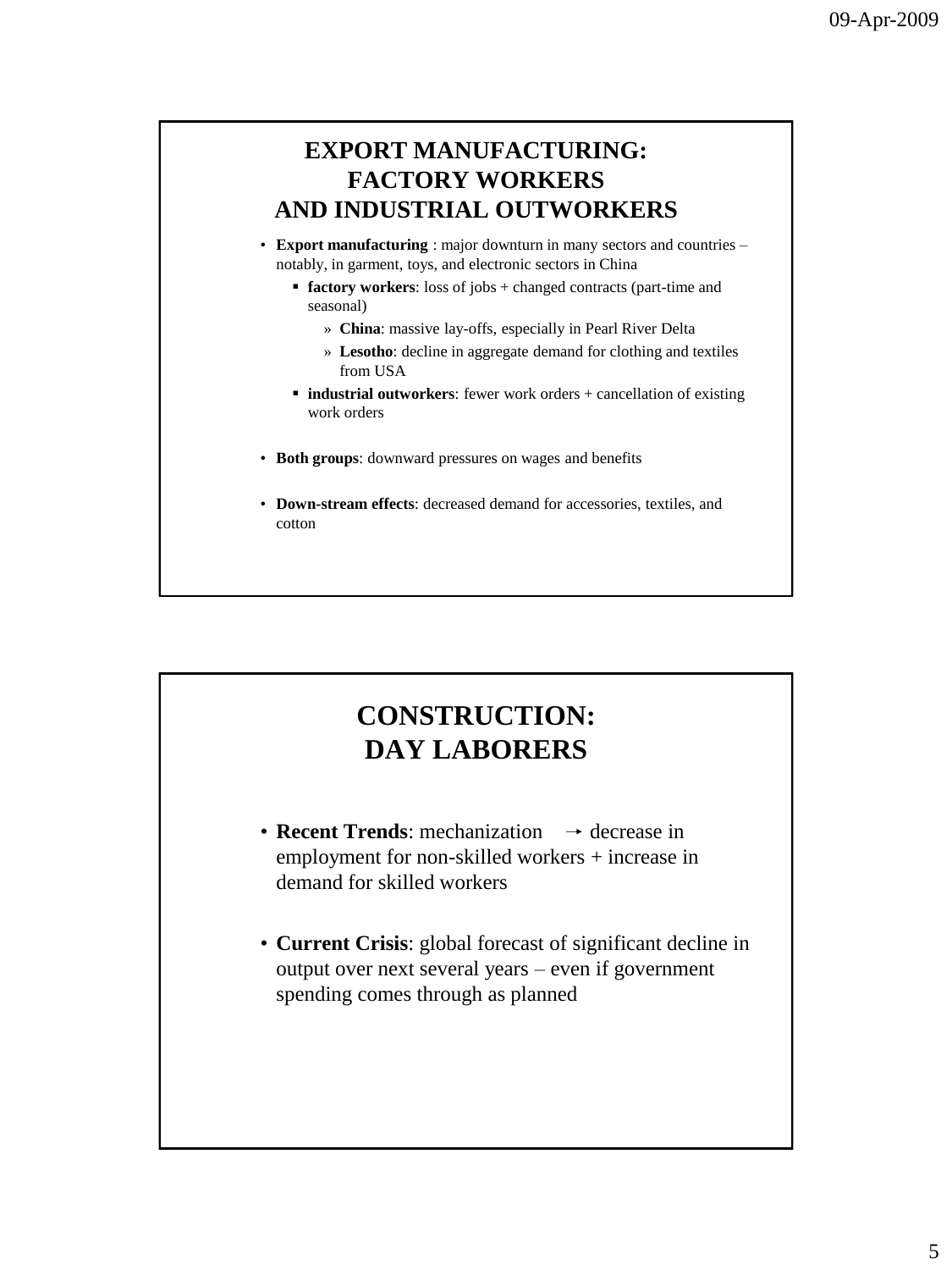### **RETAIL TRADE: STREET VENDORS**

#### **Mixed Picture**:

- **Decreased Demand**: due to decrease in
	- domestic demand, including purchasing power of regular customers
	- construction and other work sites where street vendors sell food, drink, and other products to workers
	- tourism
- **Increased Demand**: due to increased demand for – cheap goods and services
	- convenient local sources of goods and services
- **Fluctuating Prices**: of goods bought and sold

### **WASTE RECYCLING: WASTE PICKERS**

#### **Major Global Downturn**:

- **Causes**: significant drop in demand (notably from Asia, especially China) – for cardboard, glass, metals, newspaper, paper, plastics
- **Consequences**: significant drop in selling price  $\rightarrow$  tons of waste accumulating on streets or in warehouses + container loads of waste stockpiling at harbors  $\rightarrow$  less recycling + more waste going to landfills and incinerators  $\rightarrow$  large numbers of waste pickers earning significantly less and/or facing possible loss of livelihood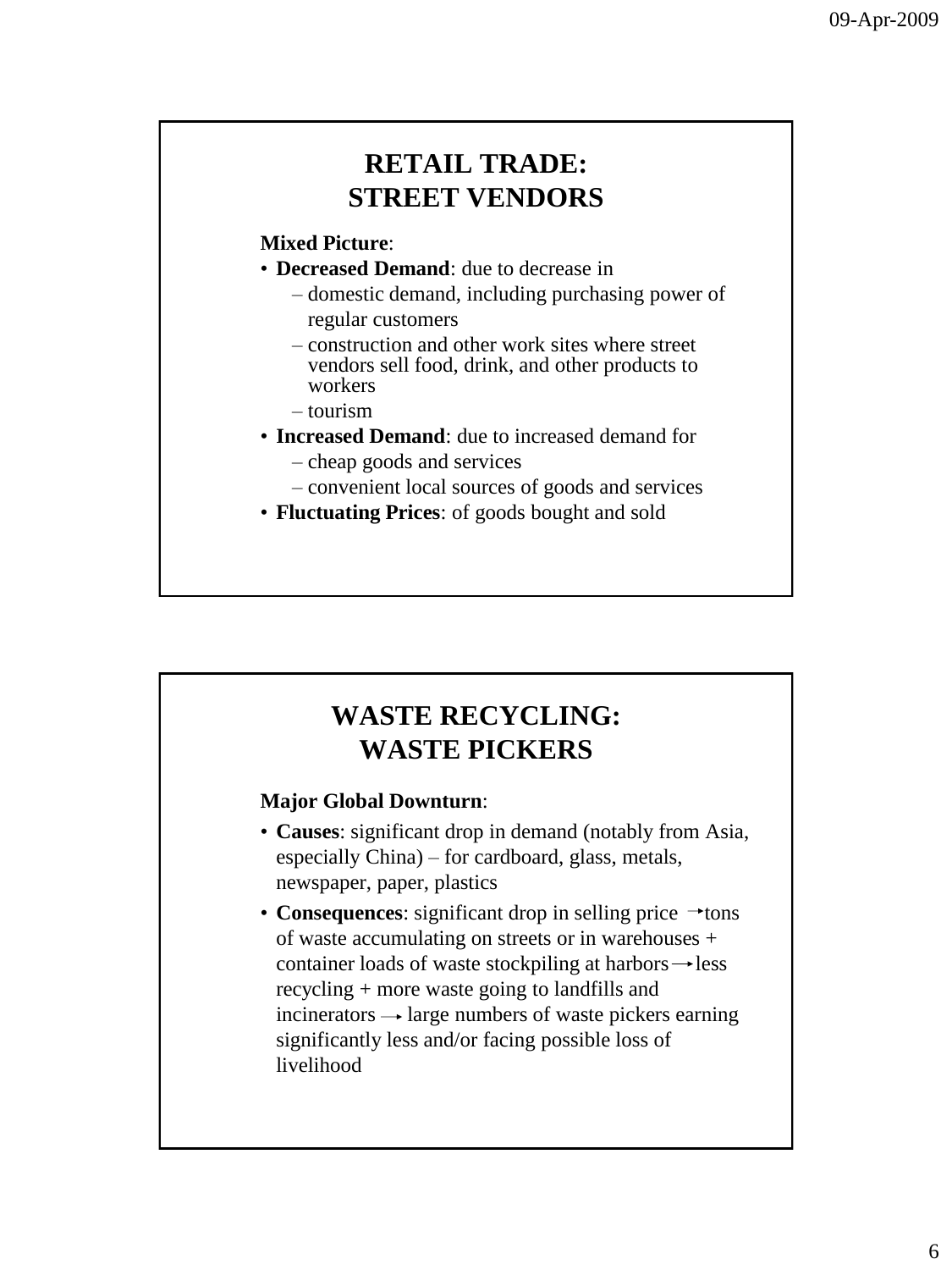| Ahmedabad, India  |                              |         |                       |  |
|-------------------|------------------------------|---------|-----------------------|--|
|                   | <b>Type of Waste</b>         |         | Price (Indian rupees) |  |
|                   |                              | Oct. 08 | Jan. 09               |  |
| 1. Steel/Iron     |                              |         |                       |  |
|                   | • Nuts, bolts, screws        | 25      | 15                    |  |
|                   | • Sheet metal                | 10      | 5                     |  |
| 2. Hard Plastic   |                              |         |                       |  |
| $\bullet$ Grade 1 |                              | 15      | $6 - 8$               |  |
| $\bullet$ Grade 2 |                              | 13      | $3-4$                 |  |
| $\bullet$ Grade 3 |                              | 10      | $3 - 4$               |  |
| 3. Plastic Bags   |                              |         |                       |  |
| $\bullet$ Grade 1 |                              | 18      | 6                     |  |
| $\bullet$ Grade 2 |                              | 8       | $5 - 6$               |  |
| $\bullet$ Grade 3 |                              | 5       | 3                     |  |
| 4. Paper          |                              |         |                       |  |
| ٠                 | Newspaper                    | 8       | 4                     |  |
| ٠                 | Brown paper                  | 3       | $\overline{c}$        |  |
| 5. Cloth          |                              |         |                       |  |
|                   |                              |         |                       |  |
| ٠                 | White cloth<br>• Clean cloth | 20<br>6 | 12<br>3               |  |

### **IMPACT OF THE GLOBAL RECESSION ON A WASTE PICKER AND HER FAMILY**

"Ranjanben Ashokbhai Parmar is an old member of SEWA. When I visited her house recently, she started to cry: "*Who sent this recession! Why did they send it*?" I was actually speechless. Her situation is very bad, her husband is sick, she has 5 children, they stay in a rented house, she has to spend on the treatment of her husband and she is the main earner in the family. When she goes to collect scrap she takes her little daughter along, while her husband sits at home and makes bundles of wooden ice-cream spoons, from which he can earn not more than 10 rupees a day. How can they make ends meet?"

> Manali Shah SEWA Union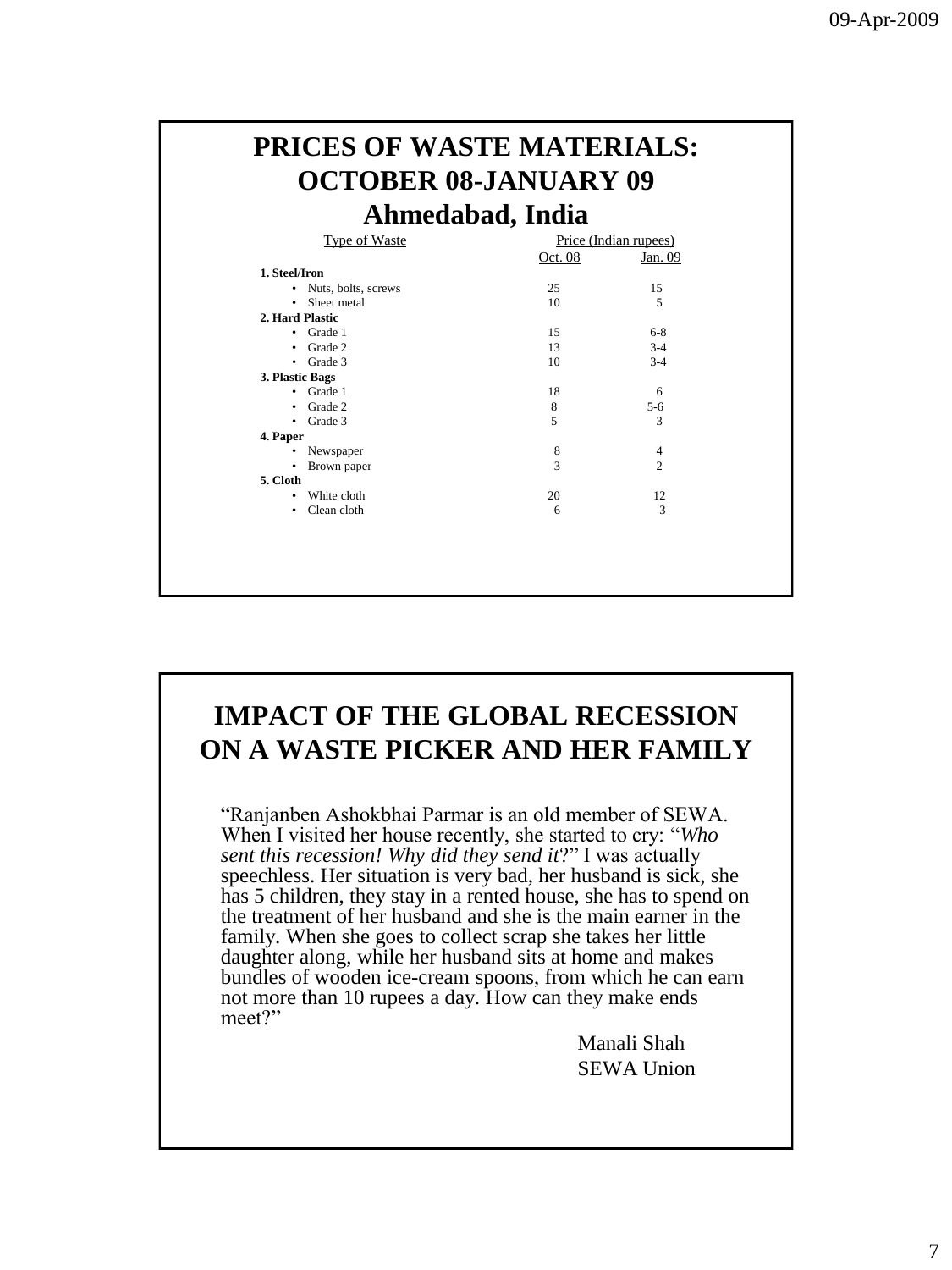## **IMPACT OF GLOBAL RECESSION ON THE INFORMAL ECONOMY**

#### "**Smaller-and-Smaller Slivers of a Shrinking Pie"**

- once-formal workers + unemployed + underemployed seek work in the informal economy
- over-crowding in *already highly competitive* informal markets
- downturns *within* the informal economy
- more and more workers competing for their *"sliver"* of a *shrinking* "informal economy pie"
- *no "cushion"* for the working poor
- *further impoverishment* of the working poor

## **OTHER POTENTIAL IMPACTS ON THE WORKING POOR**

#### **Other Potential Impacts**:

- Reduced savings
- Reduced pensions
- Reduced social insurance and safety nets
- Reduced social services: education and health
- Decline in value of assets, notably homes